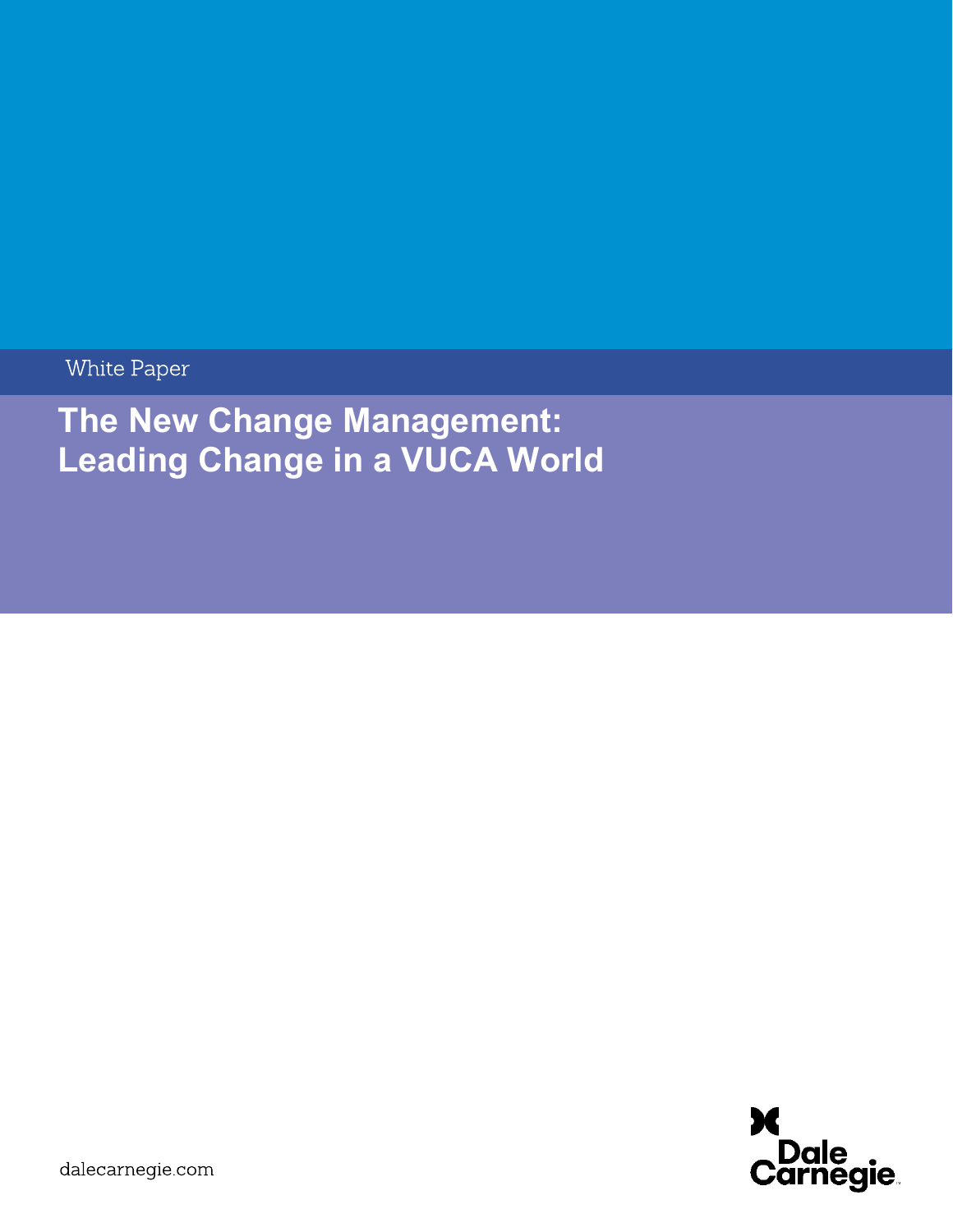# Change as a Constant

The world is changing at an unprecedented pace; nothing is static, certain, or predictable. Many are struggling to adjust to this new normal, yet organizations have never had a greater need for leaders who embrace change themselves, and who have the right mindset, skills, and capabilities to get others onboard with important change initiatives. Success today is about more than simply managing change; it is about leading teams that welcome chances to incubate, implement, and propagate change.

In "The Science of Organizational Change," BCG Henderson Institute contends that "the companies that win in the 2020s will be designed to constantly learn and adapt to changing realities, combine artificial and human intelligence in new ways, and harness the benefits of broader business ecosystems."<sup>1</sup>

We are already seeing the truth of that statement in the successes and failures of organizations reacting to the challenges of recent history. When forced to shift suddenly to dispersed teams, find ways to conduct business using technology to minimize physical contact or bypass broken supply chains, and respond to social justice concerns or political unrest, some succeeded and inspired new levels of loyalty and admiration from their employees and customers. Others fared less well.

Companies that embrace change often find opportunities in chaos. That is exactly what ePlastics did when the demand for plexiglass shields and dividers exploded in the spring of 2020. Despite global supply chain issues, their agility in collaborating with a supplier to shift quickly to rolls that could be cut and shaped more easily than individual plastic pieces allowed them to increase their sales that year by 30%.<sup>2</sup> Other companies with opportunities to increase sales during the Covid-19 pandemic had to change behaviors rather than products. To keep their workforce healthy and on the job in the face of significantly increased demand due to higher at-home consumption, Keurig Dr. Pepper quickly implemented new protocols designed to keep employees safe at work and at home. They achieved both outstanding cooperation and a constant stream of creative ideas in support of the new guidelines and procedures something many other companies struggled to attain.<sup>3</sup>

While the goals of change leadership remain constant creating positive, optimistic, and engaged team members with the knowledge, skills, and commitment to ensure new initiatives succeed—there are aspects of change itself that have dramatically changed. This paper examines those changes and the research on leading change, as well as the leadership attitudes, capabilities, and human-centered skills that support effective change leadership in today's business environment.

Businesses are no longer implementing change so much as they are living it.

#### What Does it Mean to Manage Change in a VUCA World?

Each aspect of VUCA (volatility, uncertainty, complexity, and ambiguity) presents its own hurdle. Volatility refers to the volume and speed at which change happens. Uncertainty is the difficulty in making accurate predictions for the future. Complexity refers to the number of factors in play and the way each factor influences others, and ambiguity, a lack of clarity on how to interpret the available information.

In the past, leaders could control the rate of change within a company; that is less true today. Businesses are no longer implementing change so much as they are living it.

<sup>&</sup>lt;sup>1</sup> "The Science of Organizational Change." BCG Henderson Institute (2019) https://www.bcg.com/publications/2019/scienceorganizational-change

<sup>&</sup>lt;sup>2</sup> "These Businesses Thrived as Others Struggled to Survive." The New York Times (2020)

https://www.nytimes.com/2020/12/24/business/small-business-coronvirus.html

<sup>&</sup>lt;sup>3</sup> https://www.keurigdrpepper.com/en/our-company/covid-stories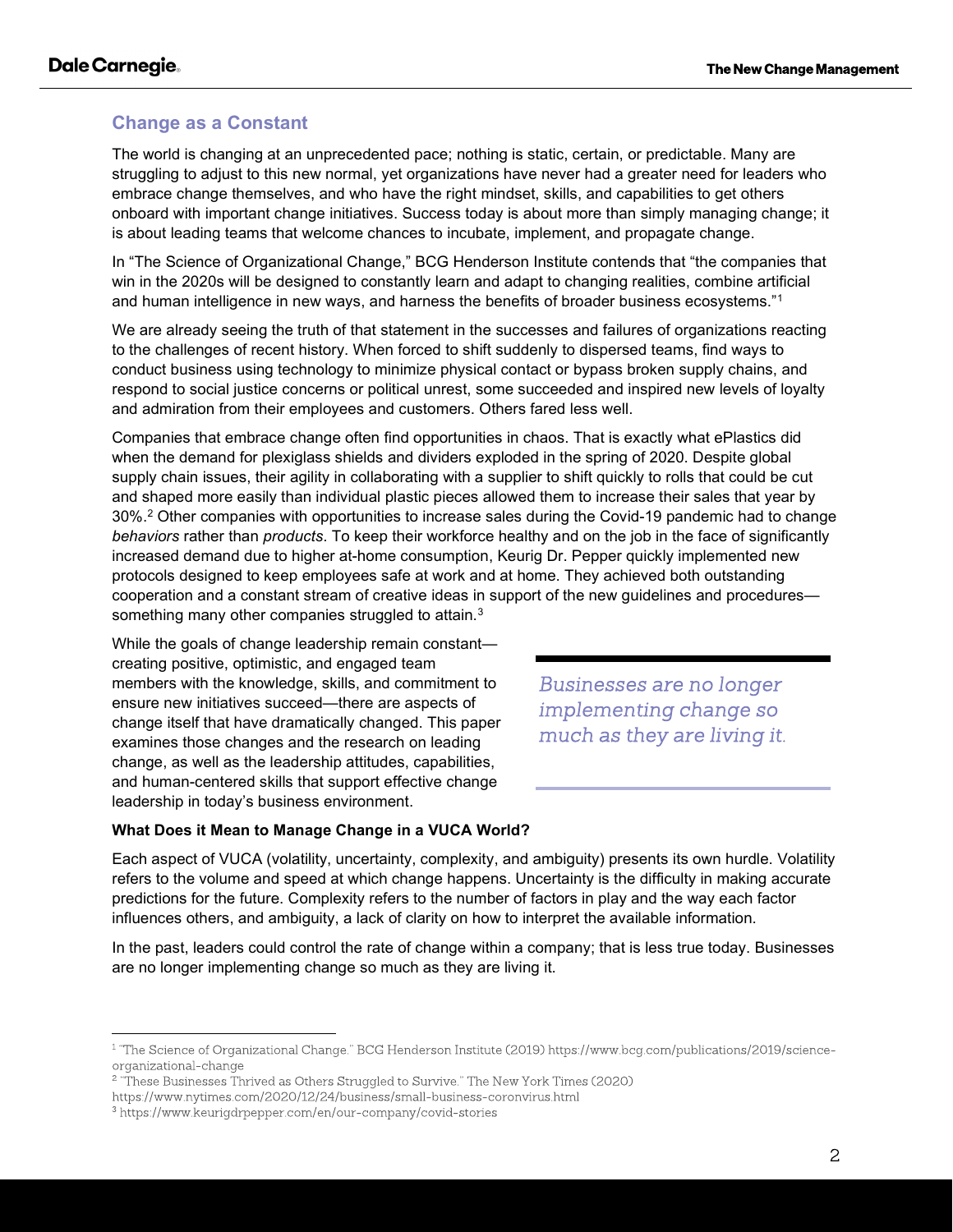Previously, businesses would identify a need for change, decide on a solution, create an implementation plan, and then employees would be informed and trained during roll out. The process today is more fluid. It is no longer just leaders who identify a need for change. Many initiatives today are prompted by customer or employee feedback, which organizations solicit, recognizing these valuable sources of intellectual capital both for identifying problems and for ideating solutions. Communication around change is also more complex. Leaders used to explain the change needed with a focus on the "what" and expect compliance from subordinates. Today employees demand transparent communication about the "why" of change; and leaders must be aware of and, ideally, use the informal communication lines that exist outside of the organizational hierarchy to transmit the message. Forward-thinking organizations no longer wait for the implementation phase to train employees on the "how"; many now try to anticipate change and train people in advance for the changes to come. These contrasts help define the difference between change management and change leadership.

- Change Management refers to a systematic approach to an alteration of work and how it is done, including goals, processes, and technologies.
- Change Leadership is focused on the attitudes, skills and capabilities of leaders that drive and support organizational transformation.

So, how does one become a change leader? First, understand and adopt the right mindset toward change. Next, focus on leadership agility, which is the capability to effectively align people, information, and purpose to drive productive change. And finally, hone interpersonal skills to create a team environment that supports broad acceptance of change.

#### Adopting a Positive Change Mindset

When it comes to change leadership, the first step involves developing a positive mindset toward change as an opportunity rather than obstacle.

People's instinctive reaction toward change varies, ranging from enthusiasm to skepticism or even outright fear. And depending on the situation, even those whose innate tendency is to embrace change may sometimes struggle. Feelings about change cannot be avoided, but people can learn how to think about and respond to those feelings, which has tangible consequences for performance.

You can conquer almost any fear if you will only make up your mind to do so. For remember, fear doesn't exist anywhere except in the mind.

-Dale Carnegie

Research demonstrates that a positive mindset matters: people with a positive outlook expect—and get positive outcomes more often than those without it. Scientists theorize that positivity allows humans a broader range of potential thoughts and behaviors (as opposed to negativity, which limits them), and that, over time, this helps people build their physical, intellectual, social, and psychological resources.<sup>4</sup>

Research also supports the logical assumption that these individual advantages have cumulative effects at the organizational level: in a study of more than 1,800 professionals by the research and advisory firm, i4cp, high-performance organizations were nearly three times more likely than lower-performing companies to see change as an opportunity and to describe it as "expected" and "manageable". In contrast, the lower-performing firms were far more likely to view change as bad for business with the majority describing it as "overwhelming," "wearing us down" or "a threat."<sup>5</sup>

<sup>&</sup>lt;sup>4</sup> Fredrickson B. L. (2001). The role of positive emotions in positive psychology. The broaden-and-build theory of positive emotions. The American psychologist, 56(3), 218-226. https://doi.org/10.1037//0003-066x.56.3.218

<sup>&</sup>lt;sup>5</sup> "Three A's of Organizational Agility: Reinvention Through Disruption." i4cp Report (2018) https://hrexecutive.com/the-3-asof-organizational-agility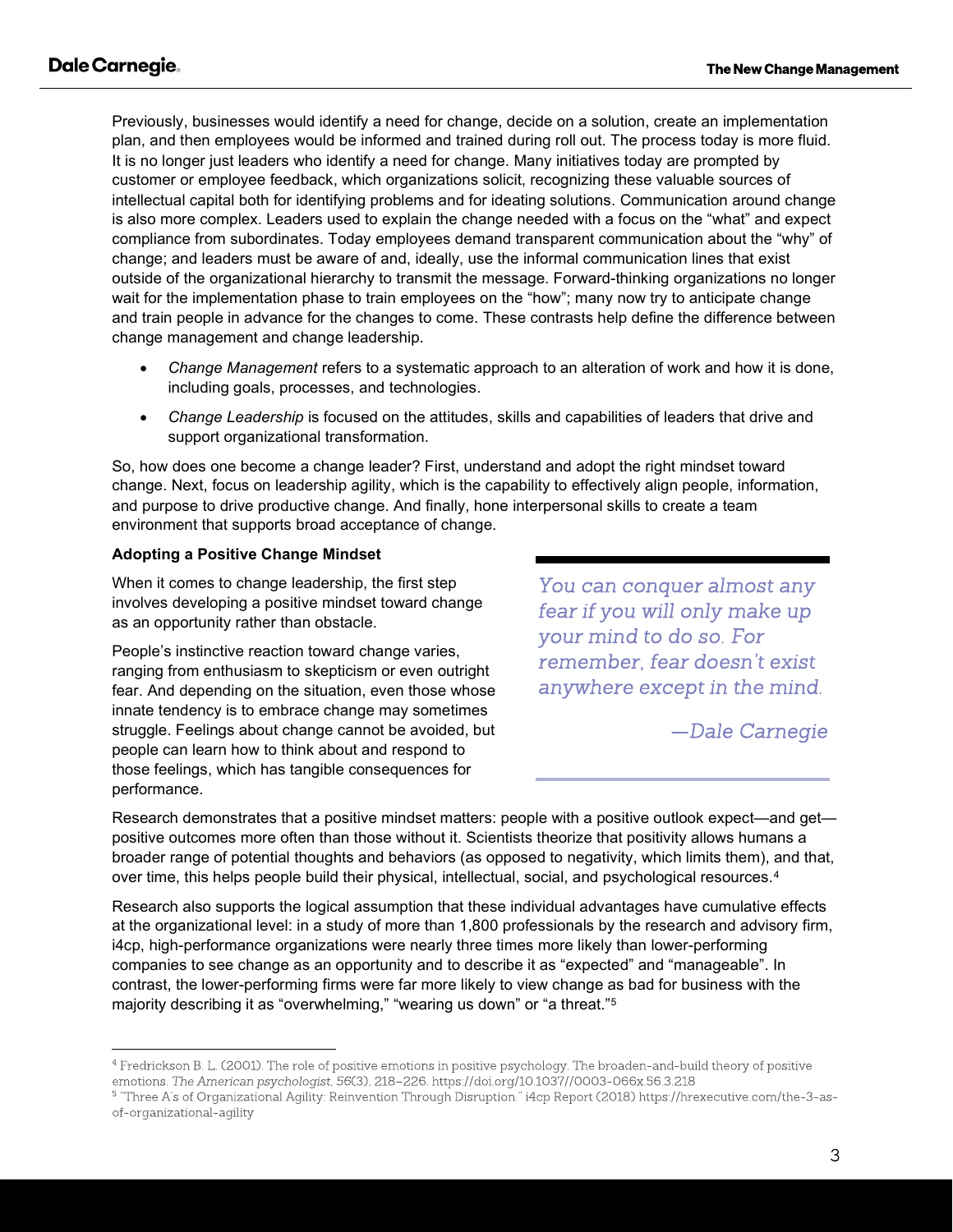Rather than pass judgment on ourselves or others for our initial feelings toward change, it makes sense to work on techniques for thinking about change as an opportunity. This reframing is a critical first step to effective change leadership.

### Developing Leadership Agility

To enable ongoing, productive change, leaders need to be skilled in aligning people, information, and purpose. That alignment begins with the organization's purpose. More than 8 in 10 executives agree, believing a business' transformation efforts will have greater success if integrated with its purpose.<sup>6</sup> When purpose serves as the lens through which employees view change, the "whys" for change become obvious: fulfilling that purpose in better and more efficient ways. Purpose serves as the focal point for humans to exercise their innate creativity. When people know what the end goal is, they can be remarkably resourceful in achieving it. When there is a real connection to purpose, it both provides a focus for change ideas and makes change easier to accept. Good leaders make that connection for their employees.

Effective leaders also model an openness to new information and encourage that mentality in others. Motivation for change comes from exposure to new information. With data collection easier and more pervasive than ever before there is no shortage, but we must have the courage to listen to it. In many organizations, there is room for improvement.

In 2019 Dale Carnegie Training conducted an online survey of nearly 4,000 employees (about 60% leaders with direct reports and 40% individual contributors) across fourteen countries and territories. Only 31% of respondents strongly agreed that people in their organization have a generally positive attitude toward new information.<sup>7</sup>

Sharing information across an organization is another challenge. Dispersed teams, which are suddenly more common than ever before and likely to remain widespread, can worsen the issue. Encouraging this vital information flow is an important leadership capability given that competitiveness today stems primarily from intangible assets such as information, data, and knowledge transfer. <sup>8</sup>

Leadership agility involves conveying a clear and compelling purpose, connecting it to change initiatives, and supporting openness to new information and ideas no matter where (or who) they come from; it motivates and enables teams to use information in a purposeful way to drive productive change and innovation.

We have a generally positive attitude toward new information



<sup>&</sup>lt;sup>6</sup> "The Business Case for Purpose." Harvard Business Review, EY (2015) hbr.org/sponsored/2015/10/the-business-case-forpurpose.

<sup>7</sup> In 2019 Dale Carnegie & Associates conducted an online survey of 3,992 employees in the U.S., India, China, Taiwan, Germany, U.K., Sweden, Norway, Italy, Canada, Brazil, Saudi Arabia, Australia and New Zealand.

<sup>&</sup>lt;sup>8</sup> Davidavičienė, Vida & Al Majzoub, Khaled & Meidute-Kavaliauskiene, Ieva. (2020). Factors Affecting Knowledge Sharing in Virtual Teams. Sustainability. 12. 6917. 10.3390/su12176917.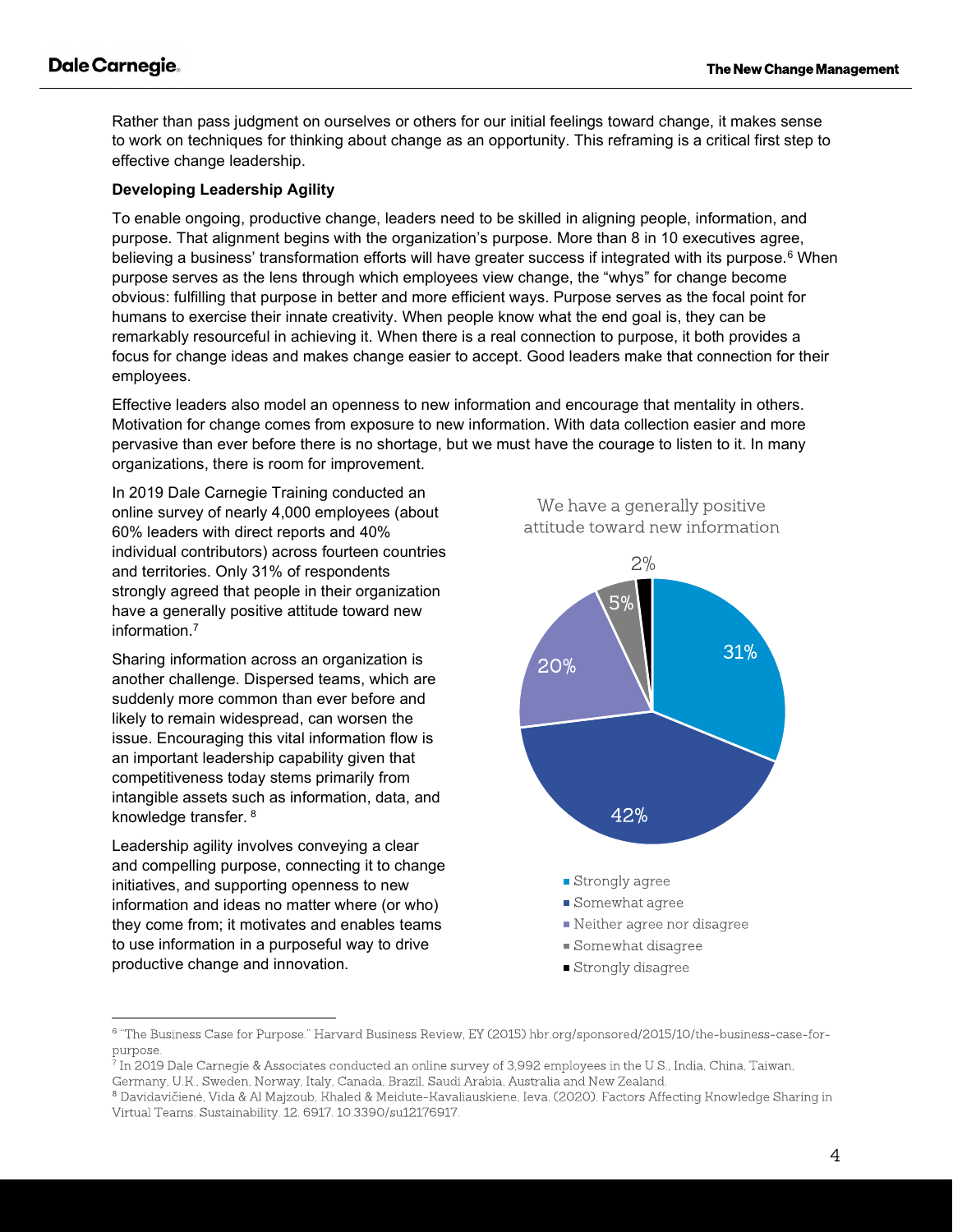#### Interpersonal Skills for Change

Even when the case and plans for change are clear, the speed and mechanics of change adoption can be sped up or slowed down by human factors, which are heavily influenced by leaders' interpersonal skills.

The first factor is psychological safety, which refers to people's perception of the consequences of taking interpersonal risks. Examples of these risks include asking questions, raising ideas, challenging the status quo, speaking truth to power, or admitting a mistake.

In assessing whether to take such a risk, a person asks themselves, often unconsciously, whether they are likely to be seen in a negative way: as ignorant, incompetent, negative, uninformed, or disruptive.

You cannot continuously improve interdependent systems and processes until you progressively perfect interdependent, interpersonal relationships.

-Stephen Covey

An environment of psychological safety fosters change in at least three ways: by supporting risk-taking, encouraging the sharing of novel ideas and divergent perspectives, and by boosting team effectiveness.

In contrast, a psychologically unsafe environment puts hard brakes on change since resistance to change is often driven by fear and uncertainty. In that setting, people prefer to work within their comfort zones rather than attempt unfamiliar behaviors and risk failure. This hinders the adoption of new ways of doing things.

If you decide that you're going to do only the things you know are going to work, you're going to leave a lot of opportunity on the table.

 $-$  Jeff Bezos

In a classic example from more than a decade ago, Amazon solicited ideas for a new loyalty program from its employees. Because of the climate of psychological safety, people were confident their ideas would be met with consideration rather than ridicule. Famously, a junior engineer named Charlie Ward, who in many companies would never have dared proposing such an audacious idea (one certain to involve enormous costs for the company) felt comfortable submitting his suggestion for free two-day shipping. The idea's realization, now known as Amazon Prime, marked an important change in the business model and is credited with driving tremendous growth.<sup>9</sup>

From conception to implementation, successful change depends on team effectiveness. Psychological safety has been shown to be the number one driver of team effectiveness through hypothesized impacts on creativity, individual and team learning, knowledge sharing, problem-solving, and process improvement.<sup>10</sup> In short, psychological safety reduces barriers to change. Developing it requires the conscientious application of human relations principles that build trusting, professional relationships.

To further accelerate change, another relationship-based strategy is available to leaders with strong interpersonal skills: leveraging influencers or change advocates. These are team members with the ability to influence others' beliefs and actions via their professional networks. This type of peer influence has

https://www.seattletimes.com/business/amazon/10-years-later-amazon-celebrates-primes-triumph/

<sup>10</sup> Kim, S., Lee, H., & Connerton, T. P. (2020). How Psychological Safety Affects Team Performance: Mediating Role of Efficacy and Learning Behavior. Frontiers in psychology, 11, 1581. https://doi.org/10.3389/fpsyg.2020.01581

<sup>&</sup>lt;sup>9</sup> "10 years later, Amazon celebrates Prime's triumph" Seattle Times (2015)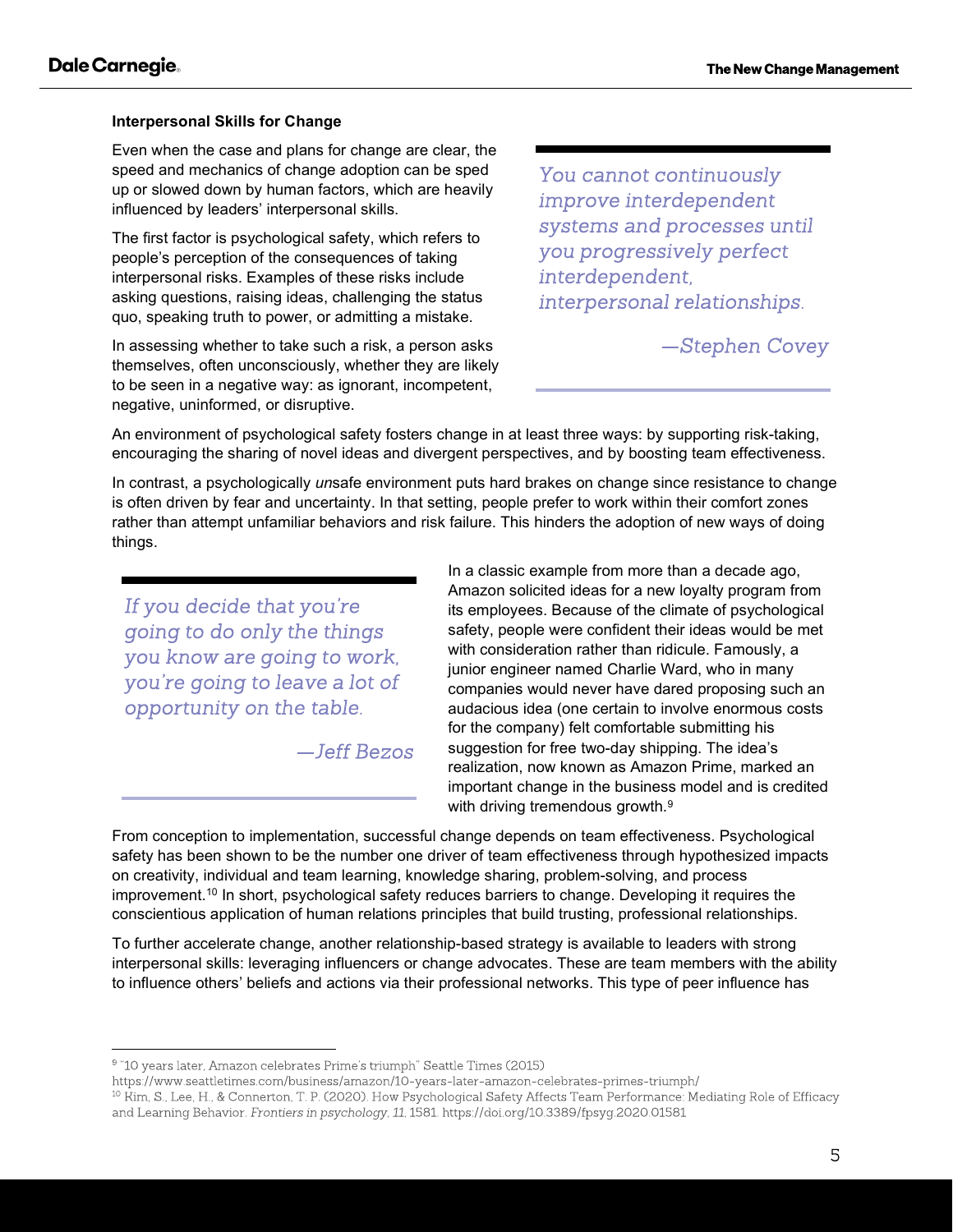gained importance as people's inclination to trust their colleagues over company leaders has grown.<sup>11</sup> Informal advocates have been shown to have a powerful effect on how quickly change happens.<sup>12</sup>

Change advocates build momentum for change initiatives by exhibiting a positive attitude toward the change, stepping up to help make early wins happen, surfacing issues and barriers to success as an intermediate communicator, and by encouraging others to get on board.

Here again, the skilled application of human relations principles is essential for leaders. Change advocates must be willing champions whose help is earned, not demanded. They must be kept wellinformed with transparent communication and closely listened to, as they often bring forward the sentiments of the larger group. They should be sincerely appreciated for their positive impact and given opportunities to spread their influence.

Among interviews conducted for a 2019 study by Dale Carnegie Training was a good example of leveraging change advocates. The world-renowned Swiss-based hospitality school Ecole Hótelière de Lausanne (EHL) had plans to introduce AI to automate specific IT and administrative tasks toward a goal of improving the student and guest experience on campus. Anticipating some initial skepticism, the CIO hosted a series of staff information sessions to explain the intention behind the pilot AI projects, demystify them for students and faculty, and focus attention on the potential gains from the automation of these and other processes. The support she built through open, transparent communication was rewarded and after completing the successful pilot project she had identified champions willing to help propagate the change. She created a dedicated Centre of Excellence team to explore additional ways to implement AI capabilities, with five permanent and two rotating team members to spread the enthusiasm.

The speed of successful change adoption is directly related to the human factors just discussed, and change leadership requires giving them their due attention.

## The Bottom Line

Dale Carnegie said "Keep your mind open to change all the time. Welcome it. Court it." In this short declaration of advice, he captures the essence of change leadership and what it takes to achieve enduring success.

By beginning with the right attitude toward change, leaders equip themselves with all the advantages that a positive mindset brings. By communicating change through the lens of purpose, they welcome others to join Keep your mind open to change all the time. Welcome it. Court it.

-Dale Carnegie

in change creation–helping people see the end goal and rallying their team to find better, more efficient ways to deliver on their purpose. And they can court change using the interpersonal skills that reduce barriers and speed adoption. This isn't just managing change—this is leading it.

To learn more about how Dale Carnegie Training can help you develop the capacity for change leadership in your organization, contact your local Dale Carnegie office today. Please go to: dalecarnegie.com/office

<sup>&</sup>lt;sup>11</sup> Edelman Trust Barometer Archive. (2010–2020). Edelman. https://www.edelman.com/trust/archive

<sup>&</sup>lt;sup>12</sup> Katzenbach, J. R., & Khan, Z. (2010, April 6). Positive Peer Pressure: A Powerful Ally to Change. Retrieved from https://hbr.org/2010/04/positive-peer-pressure-a-power.